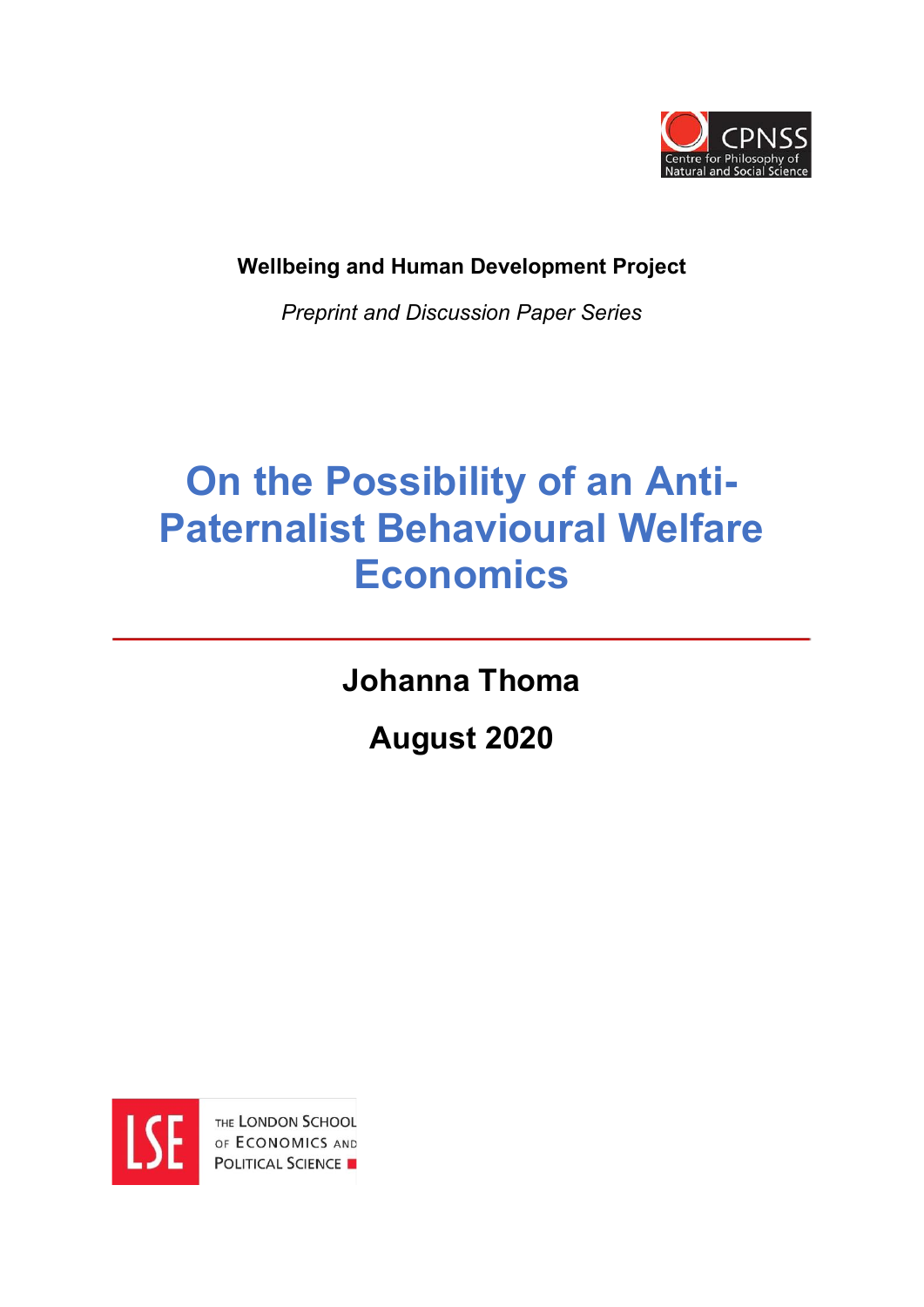## On the Possibility of an Anti-Paternalist Behavioural Welfare Economics

Johanna Thoma<sup>\*</sup>

August 24, 2020

#### Abstract

Behavioural economics has taught us that human agents don't always display consistent, context-independent and stable preferences in their choice behaviour. Can we nevertheless do welfare economics in a way that lives up to the anti-paternalist ideal most economists subscribe to? I here discuss Sugden's powerful critique of most previous attempts at doing so, which he dubs the 'New Consensus', as appealing to problematic notions of latent preference and inner rational agency. I elaborate on a fundamental rethinking of the normative foundations of anti-paternalist welfare measurement that often remains implicit in the behavioural welfare economics literature Sugden discusses, but which is required to make these accounts minimally plausible. I argue that, if we go along with this rethinking, Bernheim and Rangel (2007, 2009) choice-theoretic framework withstands Sugden's criticism. Sugden's own, more radical proposal is thus under-motivated by his critique of the 'New Consensus'.

#### 1 Introduction: Anti-Paternalist Welfare Measurement

Many welfare economists take as a starting point of their analysis the idea that, when measuring an individual's welfare, we should be deferential to her *subjective interests*, that is, to her own views about what is good for her, or what she wants to do or be done to her. They should then proceed to evaluate institutions, policies or interventions in terms of their effects on the welfare of the affected parties, thus conceived. Economists should avoid imposing their own, or a third party's idea of what is good for a person, and should only override that person's own views about what she wants to do or be done to her insofar

<sup>⇤</sup>Department of Philosophy, Logic and Scientific Method, London School of Economics and Political Science, Houghton Street, London, WC2A 2AE, United Kingdom. E-mail: j.m.thoma@lse.ac.uk URL: https://johannathoma.com/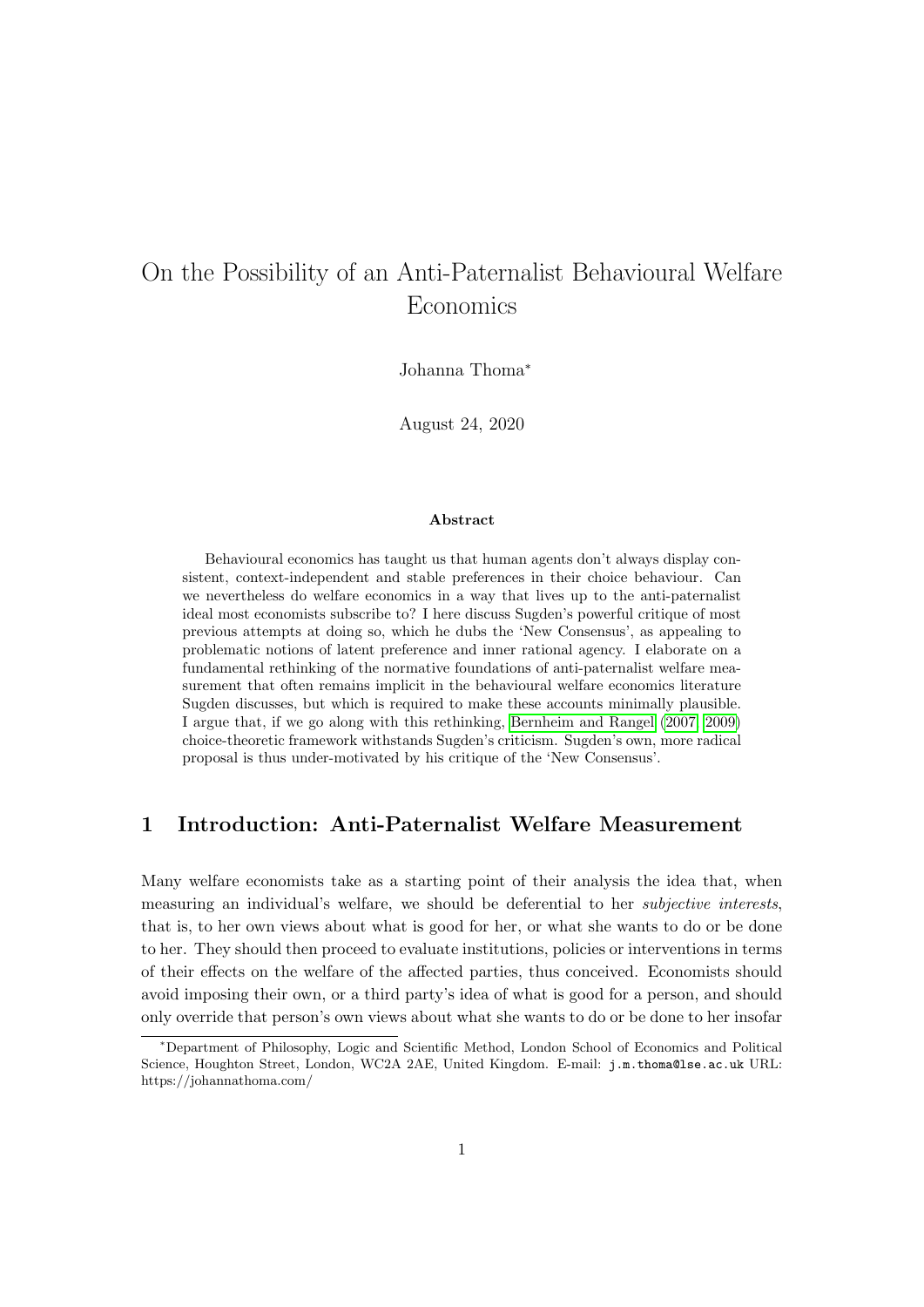as this serves others' interests. Call this general ambition the ideal of 'anti-paternalist' welfare measurement.<sup>11</sup>

Philosophers of economics have sometimes suggested that this anti-paternalist approach stems from commitment to a subjective account of well-being, that is, the view that an individual's subjective conative attitudes, such as her preferences, desires, plans, or commitments, serve as a standard of what is good for that person; e.g., on a preferencesatisfaction account of well-being, having one's preferences satisfied constitutes what is good for a person. However, deference to an individual's subjective interests can also be justified on broadly liberal grounds, without committing to a subjective account of wellbeing. For instance, we might appeal to the value of autonomy or to epistemic humility about our ability to know what is good for another person in order to justify deference to subjective interest – even while in principle acknowledging that a person might be mistaken about what is in fact good for her.

One important liberal line of justification for the anti-paternalist ideal can be found in the social contract tradition, wherein the rules and institutions that govern our lives must be justifiable to each citizen. Robert Sugden's (2018) book *The Community of Advantage* falls within this tradition, and more specifically the contractarian one. Sugden argues that not only should the state or policy-maker aim to remain neutral between different conceptions of the good life in order to remain justifiable to all, the state or policy-maker is not the proper addressee of the recommendations of the welfare economist. Rather, each citizen needs to be shown that some institution or proposed policy is in her interests. And she can only be shown this if we appeal to her subjective interests.

I will take the anti-paternalist ideal for granted in the following, and focus on the question of its implementation in welfare economics. As I described it above, the antipaternalist ideal does not commit us yet to a specific account of which of an agent's attitudes constitute her subjective interests, and how we formally represent them. The orthodox approach to welfare economics formally represents agents' interests, and thus welfare, with a preference relation  $-$  a binary relation over the objects of choice  $-$  that is derived from their observed choices, and assumed to be what Sugden calls 'integrated' (p.7): consistent according to the axioms of standard rational choice theory, stable, and context-independent. Given this formal representation, it is tempting to also take the mental attitudes that we assume correspond to such preferences to be the attitudes that *constitute* the agent's subjective interests. Call specific implementation of the anti-paternalist ideal 'preference-based'. It takes preferences of the type that feature in economic models to constitute an agent's subjective interests and to serve as the normative basis of welfare

<sup>&</sup>lt;sup>1</sup>I do not mean this to be a full characterization of anti-paternalism in general. For a full definition of paternalism in terms of a lack of deference to an agent's subjective interests, see Haybron and Alexandrova  $(2013)$ .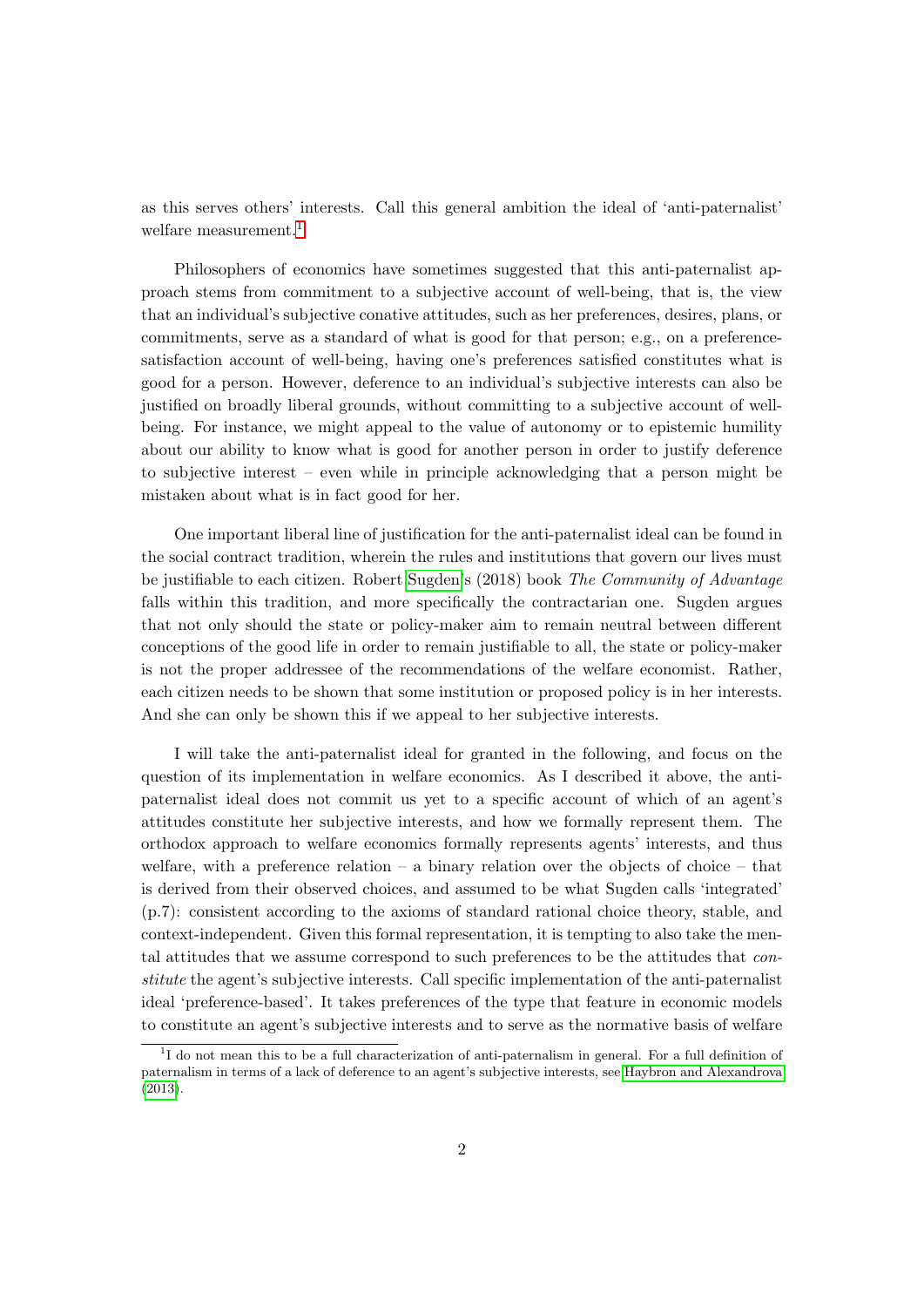measurement. Note that by deriving preferences from observed choice, the orthodox approach has the additional liberal credential of exhibiting epistemic humility regarding the subjective interests of others.

An important challenge for orthodox welfare economics has come from behavioural economics, which provides us with ample evidence that real agents do not always exhibit choice behaviours that allow for representation in terms of an integrated preference relation. They regularly violate the standard axioms of rational choice, and exhibit different choice behaviours in different contexts, where the change in context does not seem to intuitively be choice-relevant. How, then, should welfare economics proceed to measure their welfare? In particular, how can it still implement the anti-paternalist ideal?

Sugden's book, and in particular Chapter 4, which builds on joint work with Gerardo Infante and Guilhem Lecouteux (Infante et al. 2016), does a remarkable job at both characterizing the common core of many recent attempts at answering this challenge, as well as presenting a powerful critique of this common core. At the heart of what Sugden calls the 'New Consensus' in behavioural welfare economics is the idea that, while agents may not exhibit integrated preferences in their behaviour, we can still ascribe to them 'latent' preferences that are integrated. It is these 'latent' preferences that we can then use as a measure of their welfare.

Sugden's critical analysis of the New Consensus serves as motivation for a radically different way of measuring economic welfare, which gives up on the idea of evaluating objects of choice, such as outcomes or lotteries, in terms of an agent's subjective interests, but rather ranks only option sets. According to what Sugden calls the 'Opportunity Criterion', defended in Chapter 5, welfare is increased whenever agents receive a strictly expanded option set, as this presents an unambiguous increase in opportunity. As each agent can see that such an increase in opportunity is in her continued interests, Sugden argues that this criterion, and an opportunity-based collective criterion defended in Chapter 6, can serve as an appropriate basis for his contractarianism.

In the following, I aim to show that Sugden's criticism of the New Consensus is not sufficient to motivate giving up on evaluating objects of choice in terms of an agent's subjective interests. A crucial question in this debate, as we will see, is whether the approaches Sugden classifies as part of the New Consensus hold on to the idea that welfare measurement is normatively preference-based, that is, takes subjective interests to be constituted (and not merely formally represented) by a preference relation that is integrated. If the answer is 'yes', I argue that the New Consensus can be dismissed fairly quickly, as it faces a dilemma that cannot be plausibly resolved. However, much of Sugden's own critique allows for attitudes other than preferences to constitute subjective interests. And in that case, at least one approach Sugden dismisses as part of the New Consensus in fact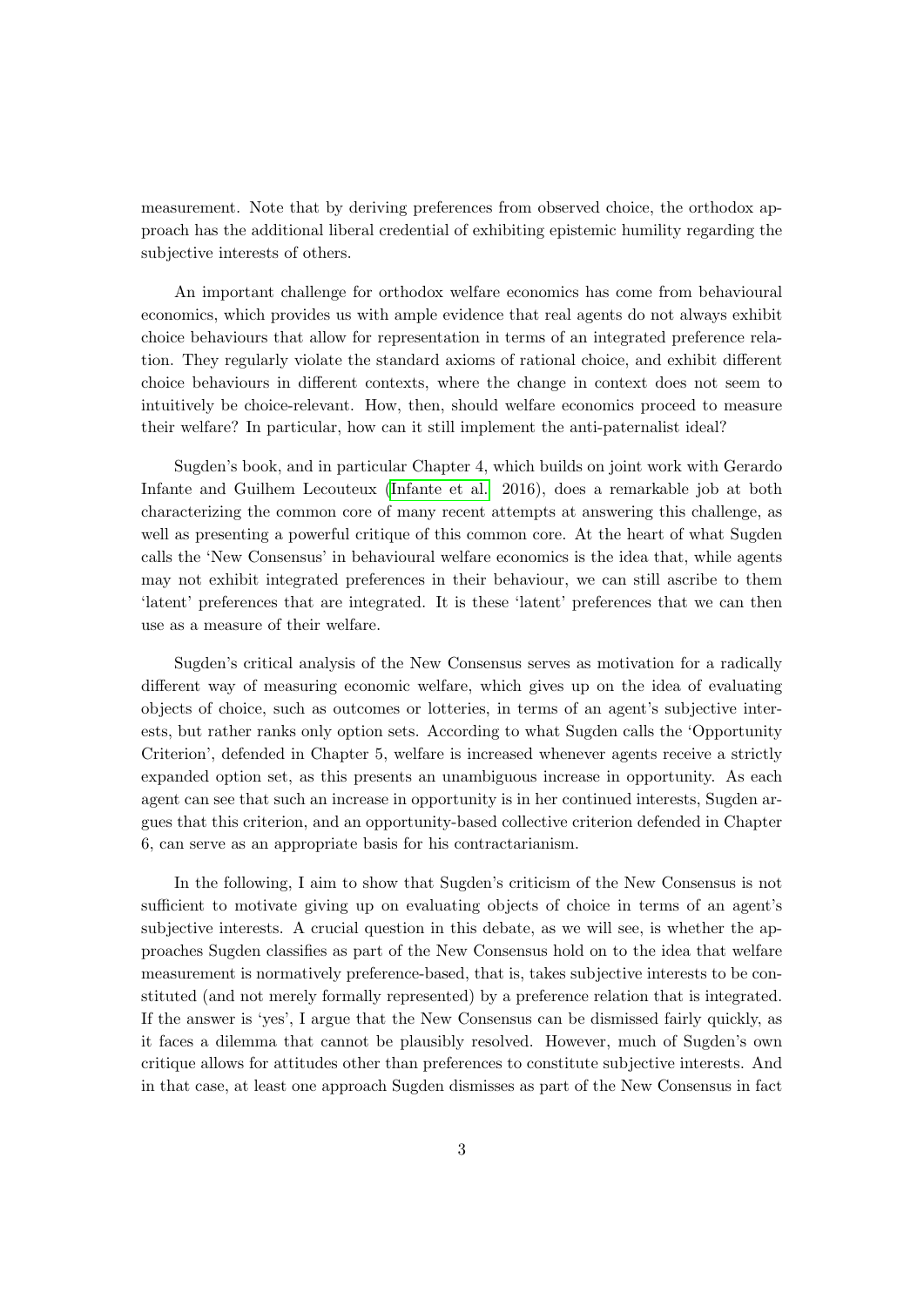withstands Sugden's critique, namely a choice-theoretic framework developed by Bernheim and Rangel  $(2007, 2009)$ , under the revised interpretation recently offered by **Bernheim** (2016). This framework, I argue, is a plausible way to implement the anti-paternalist ideal in the face of behavioural anomalies.

#### 2 The New Consensus

What unites the 'New Consensus', as characterized by Sugden is the idea that agents who do not exhibit integrated preferences in their behaviour can still be ascribed 'latent' preferences that are integrated. We should then use these 'latent' preferences as a measure of their welfare. The most sophisticated work that clearly exemplifies this New Consensus constructs behavioural models that can accommodate inconsistent choice behaviours, while at the same time estimating parameters that can be plugged into normative models of how the agent should rationally choose which do yield integrated preferences. We can then think of the differences between actual behaviour and the choices the normative model recommends as the result of various cognitive biases.

To illustrate, where agents violate the axioms of expected utility theory in contexts of uncertainty, cumulative prospect theory is often taken to be the correct behavioural theory. Bleichrodt et al.  $(2001)$  use prospect theoretic models to estimate a utility and probability function from an agent's observed choices, and then use these to construct a normative expected utility model, correcting for the effects of loss aversion and probabilityweighting in the original prospect theoretic model, which are treated as biases. The resulting integrated preferences are then used as a welfare measure.<sup>[2]</sup> Bershears et al. (2008), Köszegi and Rabin (2007), Manzini and Mariotti (2012) and Salant and Rubinstein (2008) also pursue such a reconstructive approach to behavioural welfare economics.

Other authors clearly exemplifying Sugden's New Consensus don't offer a formally rigorous way of reconstructing integrated preferences from the inconsistent, contextdependent or unstable behaviour we observe. But they nevertheless share the conviction that (1) inconsistency, context-sensitivity or instability in observed choice is evidence of some form of error, and that (2) we can still identify error-free, integrated preferences that serve as an appropriate welfare standard in such cases. For instance, Thaler and Sunstein's (2008) libertarian paternalism claims to intervene only so as to help agents achieve what is best for them, "as judged by themselves"  $(p.5)$ . Sugden also classifies a choice-theoretic approach to behavioural welfare economics proposed by Bernheim and Rangel (2007, 2009) as part of the problematic New Consensus. I will offer a little more de-

<sup>&</sup>lt;sup>2</sup>See my Thoma  $(2020)$  for an extended critical discussion of this work.

<sup>&</sup>lt;sup>3</sup>Also see the earlier Sunstein and Thaler  $(2003a\text{ b})$ , Camerer et al.  $(2003)$  and Le Grand and New (2015) for a similar treatment.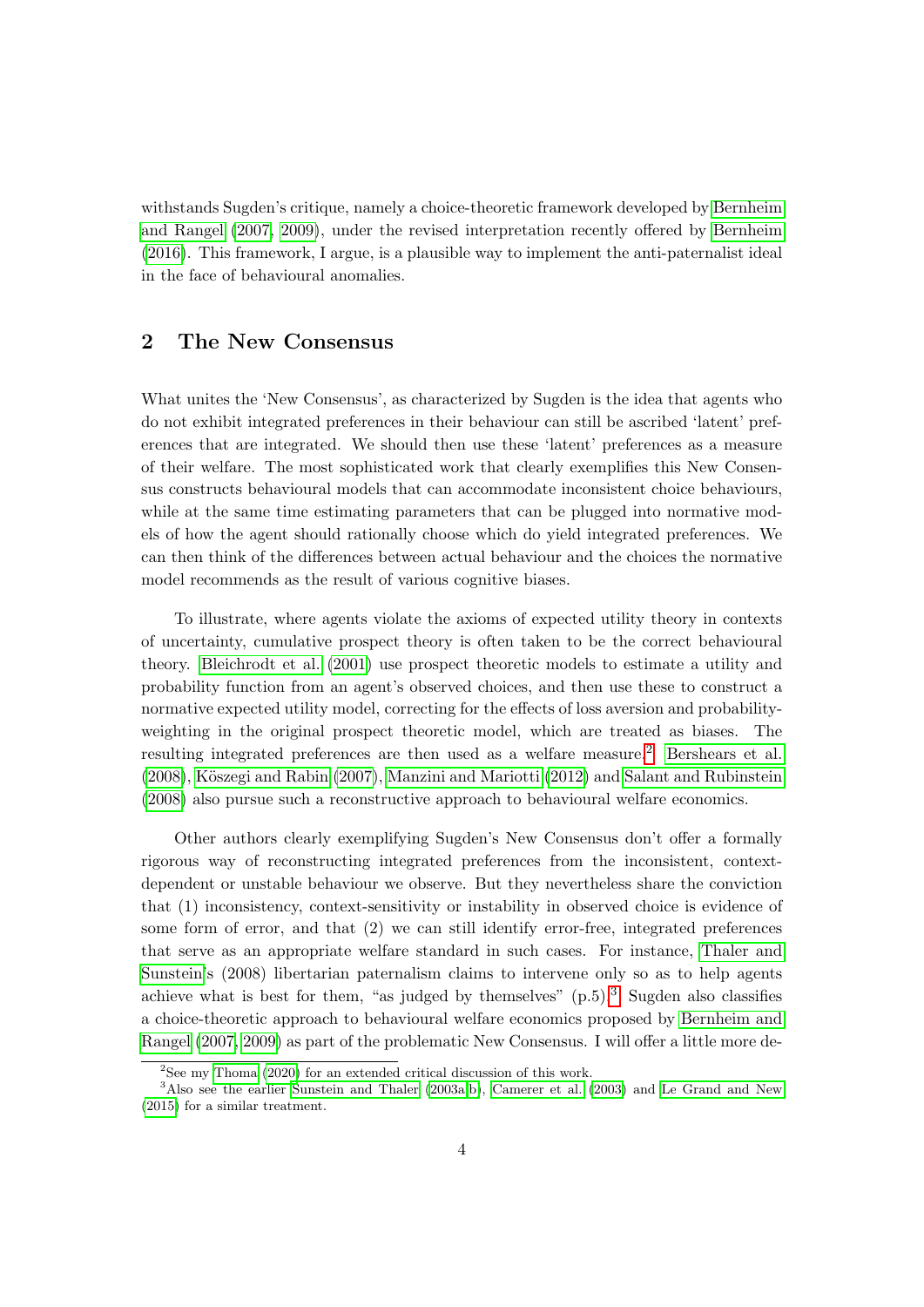tail on this approach here, because I will later argue that, given the right interpretation, it in fact avoids the problems Sugden raises for the New Consensus, and remains a plausible way of implementing the anti-paternalist ideal in the face of behavioural anomalies.

Formally, Bernheim and Rangel's approach starts by identifying 'generalized choice situations' consisting both of a set of objects of choice for an agent, as well as a set of ancillary conditions. Having recorded an agent's choices in various such 'generalized choice situations', the analysis proceeds in two steps: First, out of the choices we have observed, we identify the ones that 'merit deference', and throw out the ones that don't. Here, we should only throw out those choices we can clearly identify as mistakes. In the second step, we conduct welfare analysis by identifying and exploiting the coherent aspects of those choices that merit deference. The key welfare criterion for Bernheim and Rangel is the notion of 'unambiguous choice'. Informally, "we say that one alternative is unambiguously superior to another if and only if the second is never chosen when the first is available." (Bernheim 2016, p.15) By using unambiguous choice as a welfare criterion, we are assuming unambiguous choice tracks welfare, and the anti-paternalist welfare economist should defer to it. Where a choice between two options is reversed under different ancillary conditions each of which merit deference, the agent did not unambiguously choose either. According to Bernheim and Rangel, this ambiguity should not be resolved. Rather, we should simply accept that it is indeterminate which of the options is more in the agent's subjective interest to receive. Where all of an agent's choices are consistent, this approach generalizes to standard revealed preference welfare analysis.

While Sugden acknowledges the greater permissiveness of this approach, he nevertheless classifies it as alike enough to the New Consensus to be dismissed on the same basis: "Although Bernheim and Rangel do not assume that context-independent latent preferences always exist, their approach yields welfare rankings only for those pairs of objects for which revealed preferences, after purification, are context-independent." (p.58) The thought is that this approach features a welfare measure that is context-independent, stable, and consistent, except, and unlike the approaches presented before, for the fact that it is incomplete. Sugden appears to interpret unambiguous choice as playing the same role as latent preferences in the other approaches of the New Consensus, except for its incompleteness.

#### 3 A Dilemma for Preference-Based Welfare Measurement

Is what Sugden calls the 'New Consensus' tenable from the perspective of the antipaternalist ideal for welfare economics? Sugden's argument against the New Consensus focusses on the notion of 'latent preference', which he argues to be not fit for purpose.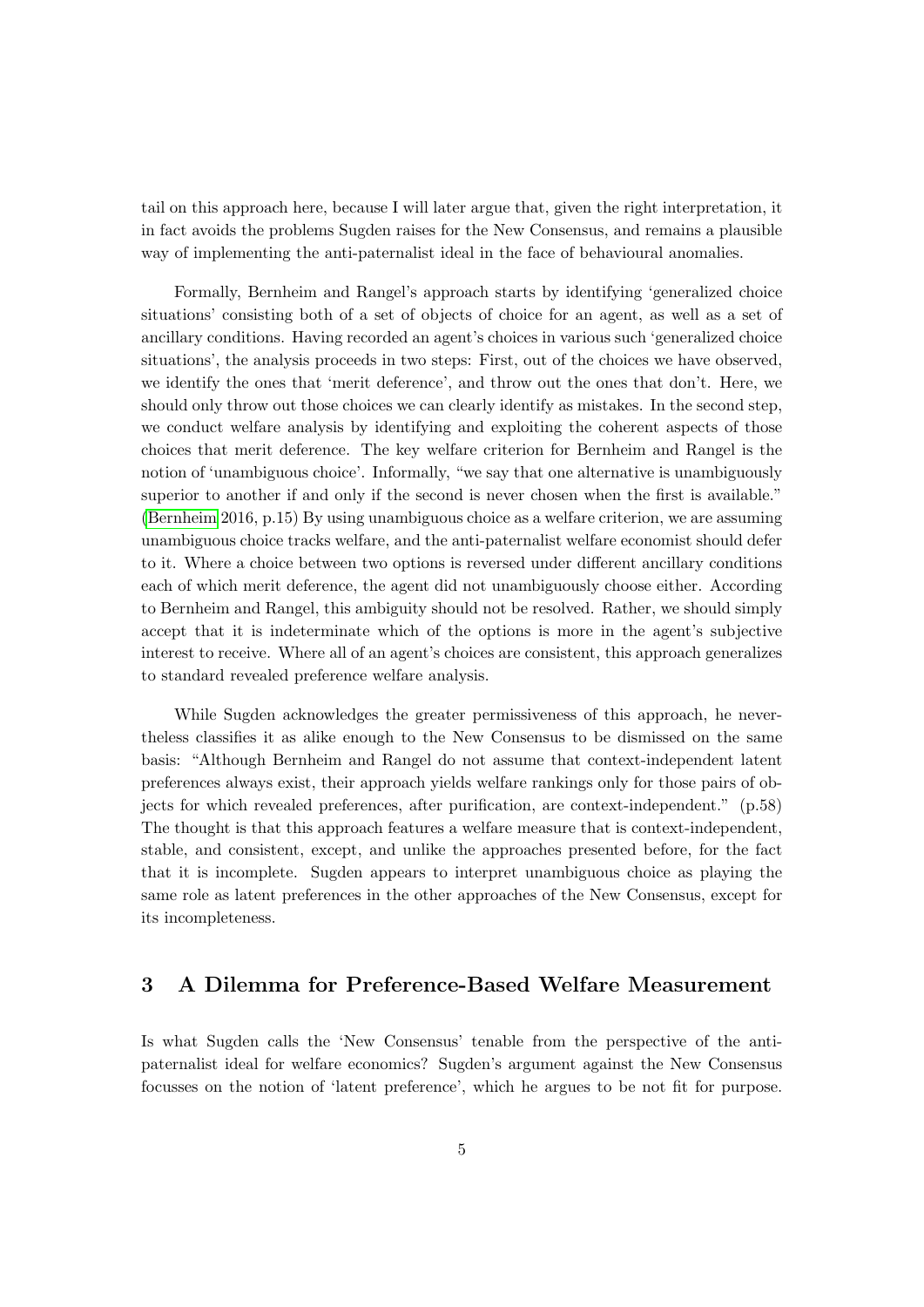Roughly, Sugden argues, on the one hand, that the New Consensus presupposes a psychologically implausible view of human agents as having an 'inner rational agent'  $(p.64)$ who actually has or at least has the capacity to display integrated preferences, and a 'psychological shell' (p.65) that distorts them. Moreover, on the other hand, he claims that the New Consensus relies on the idea that an agent's perfectly rational, strong-willed and well-informed counterpart, an agent Sugden calls 'SuperReasoner' (p.56) would display integrated preferences, and that this, too, is implausible.

There is an important ambiguity in the notion of latent preference relating to these two lines of critique, an ambiguity Sugden acknowledges at one point (p.79) but does not make central. The ambiguity is whether latent preferences are actual mental states of an agent which don't find expression in her choices for whatever reason – e.g. the actual preferences of her inner rational agent – or whether they are purely hypothetical, preferences she should and would have under more ideal circumstances – e.g. the preferences of her perfectly rational counterpart. Several of the authors Sugden discusses in fact equivocate between the two notions. The distinction between these two senses of 'latent preference' is important because it helps us see an apparent dilemma for the New Consensus: If latent preferences are understood to be actual mental states, the claim that agents who display behavioural anomalies have latent preferences that are integrated is clearly psychologically unrealistic. But if latent preferences are merely hypothetical preferences, they risk not being appropriately subjective so as to satisfy the anti-paternalist ideal.

To see the implausibility of the idea that agents who don't display integrated preferences in their choice behaviours nevertheless typically have integrated preferences as actual mental states, consider the fact that this would imply that any behavioural anomaly is a case of weakness of will, where agents act against their own actual better judgement. As Sugden also highlights (p.80), it is implausible that this should be so regarding all behavioural anomalies. For instance, agents who violate expected utility theory by displaying Allais preferences aren't plausibly described as weak-willed, even if we accept they exhibit some kind of irrationality.<sup>4</sup> I will take for granted that the resolution of the apparent dilemma just described does not come from giving up the first horn.

According to the second horn, if we take latent preferences to be merely hypothetical preferences, which don't need to directly correspond to actual mental states, they seem to be not subjective in the way they would need to be to satisfy the anti-paternalist ideal. If these preferences simply express what I would want under different circumstances, they may be wholly uninformative about what I actually currently judge to be in my best interests. And the anti-paternalist aims to respect an agent's own subjective judgements

<sup>&</sup>lt;sup>4</sup>More strongly in support of the first horn, I have argued elsewhere  $(Thoma$  forthcoming) that even agents whose choice behaviour can be captured with an integrated preference representation aren't in general plausibly ascribed mental states corresponding to these preferences, as such mental state ascription typically assumes too much cognitive processing, and adds little explanatory value.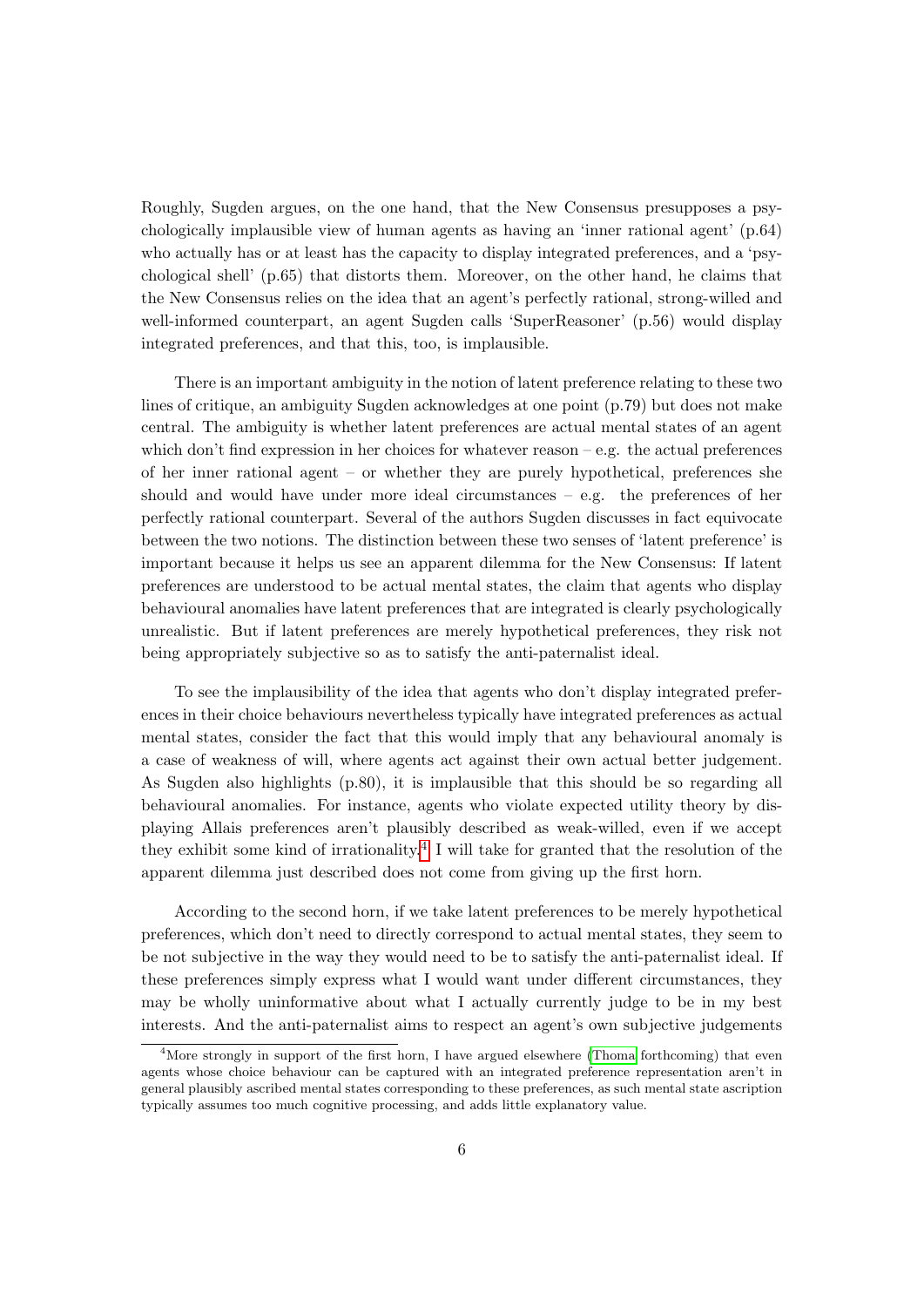or choices. Suppose, for instance, that were I to be fully informed of all publicly available information, I would have no more desire to read and learn, and would always prefer other activities. This hypothetical preference tells us nothing about what is in my current, ignorant subjective interest regarding learning activities.<sup>5</sup>

This problem can potentially be avoided if we develop a concept of hypothetical latent preference that nevertheless preserves a link to our current subjective interests. And, to guarantee the normative authority of the latent hypothetical preferences, this link should be correct or faultless in some sense. Most plausibly, we could think of latent preferences as preferences one would arrive at through an ideal, well-informed reasoning process that starts from one's current subjective interests, and, to avoid the problem I just mentioned, does not alter one's fundamental subjective interests. What the proponents of the New Consensus would need to show, to keep their anti-paternalist credentials, is that such an ideal reasoning process would typically take agents whose choice behaviour is anomalous from their existing attitudes to integrated preferences.

Much of Sugden's case against the New Consensus in fact engages with the question of whether there is such a 'latent reasoning' (p.62) process that would produce integrated preferences. Before addressing this case, however, I want to highlight in the next section how this way out of the dilemma requires us to rethink the normative foundations of welfare economics, and specifically to abandon preference-based welfare measurement. This will serve as the basis of my defence of **Bernheim and Rangel's** (2007, 2009) choice-theoretic approach.

#### 4 Desire-Based Welfare Measurement

Developing a notion of hypothetical latent preference that preserves the right kind of link to an agent's actual subjective interests, and thus escaping the second horn of the dilemma described in the last section, requires a substantial rethinking of the way in which welfare economists conceive of welfare and human choice, in at least three related senses: First, preferences are traditionally viewed as primitives in economics, and the process of preference formation is treated as a black box, as Sugden also remarks (p.63). The proposed way out of the dilemma, on the other hand, requires us to think of preferences as the result of a reasoning process that starts from underlying, more fundamental attitudes, and which, in the cases of interest to the authors of the New Consensus, has gone wrong.

This view of preference is in fact explicitly accepted by at least one of the authors Sugden counts as part of the New Consensus, namely **Bernheim** (2016, pp.19-20), who

<sup>&</sup>lt;sup>5</sup>Note that this is also a standard criticism of 'informed desire' accounts of wellbeing. See Crisp (2017).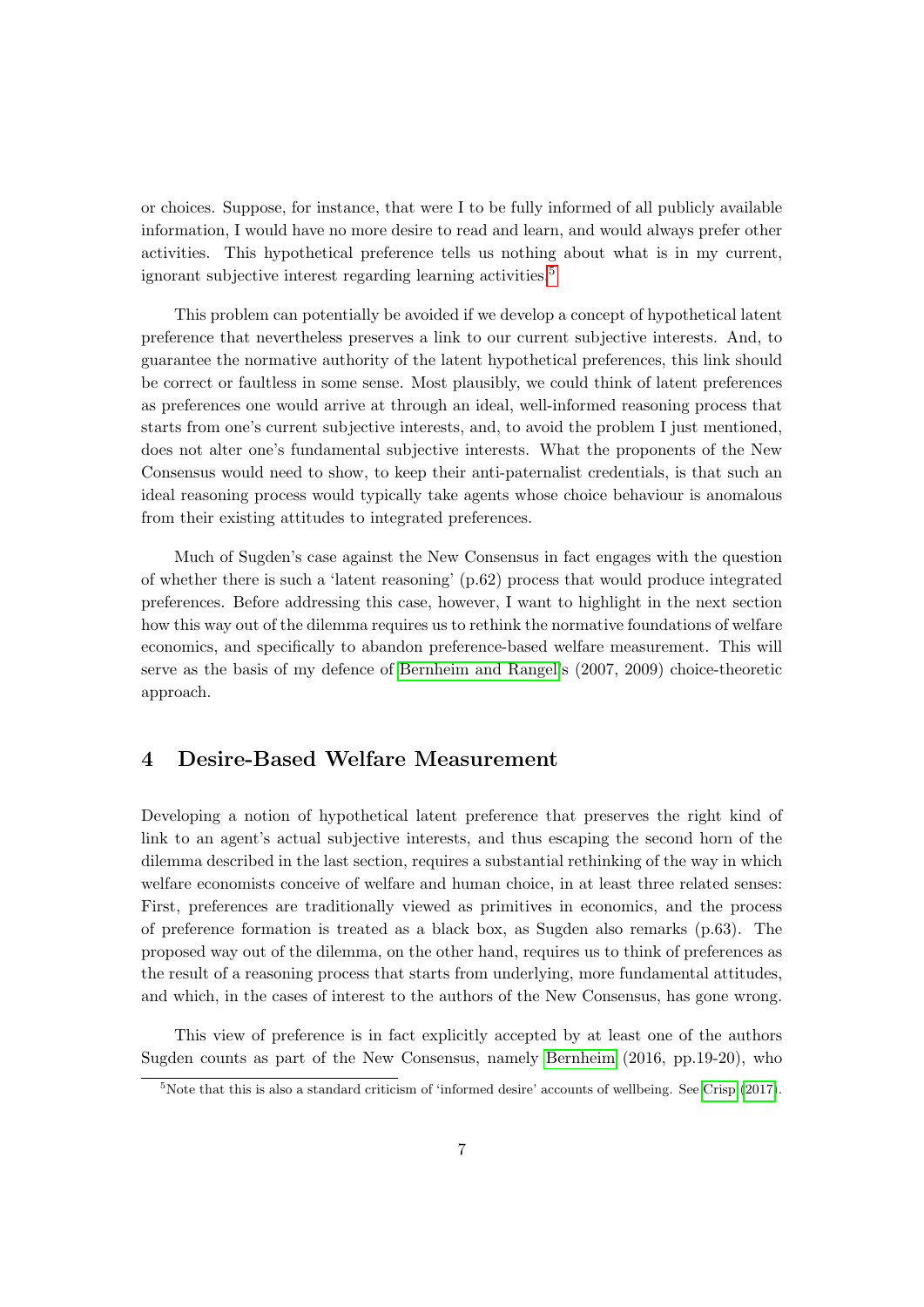concurs with a view popular among behavioural scientists (see, e.g., Lichtenstein and Slovic's 2006 collection *The Construction of Preference*) that preference is 'constructed' in the sense that we form overall attitudes to the options available to us only when called upon to do so, e.g. in order to make a choice.<sup>6</sup> According to Bernheim, this construction takes place on the basis of underlying attitudes that have as their object various different attributes of the options open to the agent. The preference construction that agents engage in when called upon to choose proceeds by aggregating these various attitudes into an overall evaluation.

The second way in which this approach involves a rethinking of traditional welfare economics is that it requires us to distinguish between the kinds of conative attitudes that are the starting point of deliberation, and that shouldn't be changed by the reasoning process, and the kinds of attitudes that may be formed in deliberation, and that, if there has been a mistake in reasoning, can be described as mistaken by the agent's own lights (as judged against her more fundamental attitudes). This distinction roughly maps on to the traditional distinction between attitudes that pick out ends and attitudes that pick out means. Viewed through this distinction, preferences as formalized in economics, being intimately connected to choice, will typically correspond to attitudes about means, and capture which outcomes or options the agent takes to better serve her ends on balance. Again, Bernheim (2016, p.17) explicitly makes such a distinction between what he calls 'direct' judgements (about ends) and 'indirect' judgements (about means).

The third aspect in which the proposed way out of the dilemma described in the last section involves a rethinking of traditional welfare economics is that it no longer views preferences as constituting subjective interest and thus serving as the normative foundation of welfare measurement. That is, it abandons preference-based welfare measurement. Instead, what makes something contribute to an agent's welfare is that it accords with the fundamental attitudes that stand at the beginning of the reasoning process that produces preferences. Preferences and choice may or may not accurately capture welfare thus understood, depending on whether there has been a mistake in the reasoning process.

Where we have no reason to think that there has been a mistake in reasoning, we can of course still use revealed preference as a way of measuring welfare in practice, even if it is not what constitutes welfare. To use the terminology introduced earlier, the approach may still appeal to preference when formally representing welfare, but would no longer

<sup>&</sup>lt;sup>6</sup>It might seem that accepting this view is problematic for behavioural welfare economists. According to  $Rizzo$  and Whitman  $(2020)$ , who present a similar criticism of behavioural welfare economics as Sugden, it "robs them of the Archimedean point that they would use to judge outcomes. If preferences do not exist independently of the act of choice, then there is no preference set against which to judge the individual's choices as deficient." (p.58) This, however, assumes that preferences are the only attitudes that can potentially serve as a subjective standard against which to judge an agent's choices. But this is precisely what the rethinking of the normative foundation of welfare economics described here denies.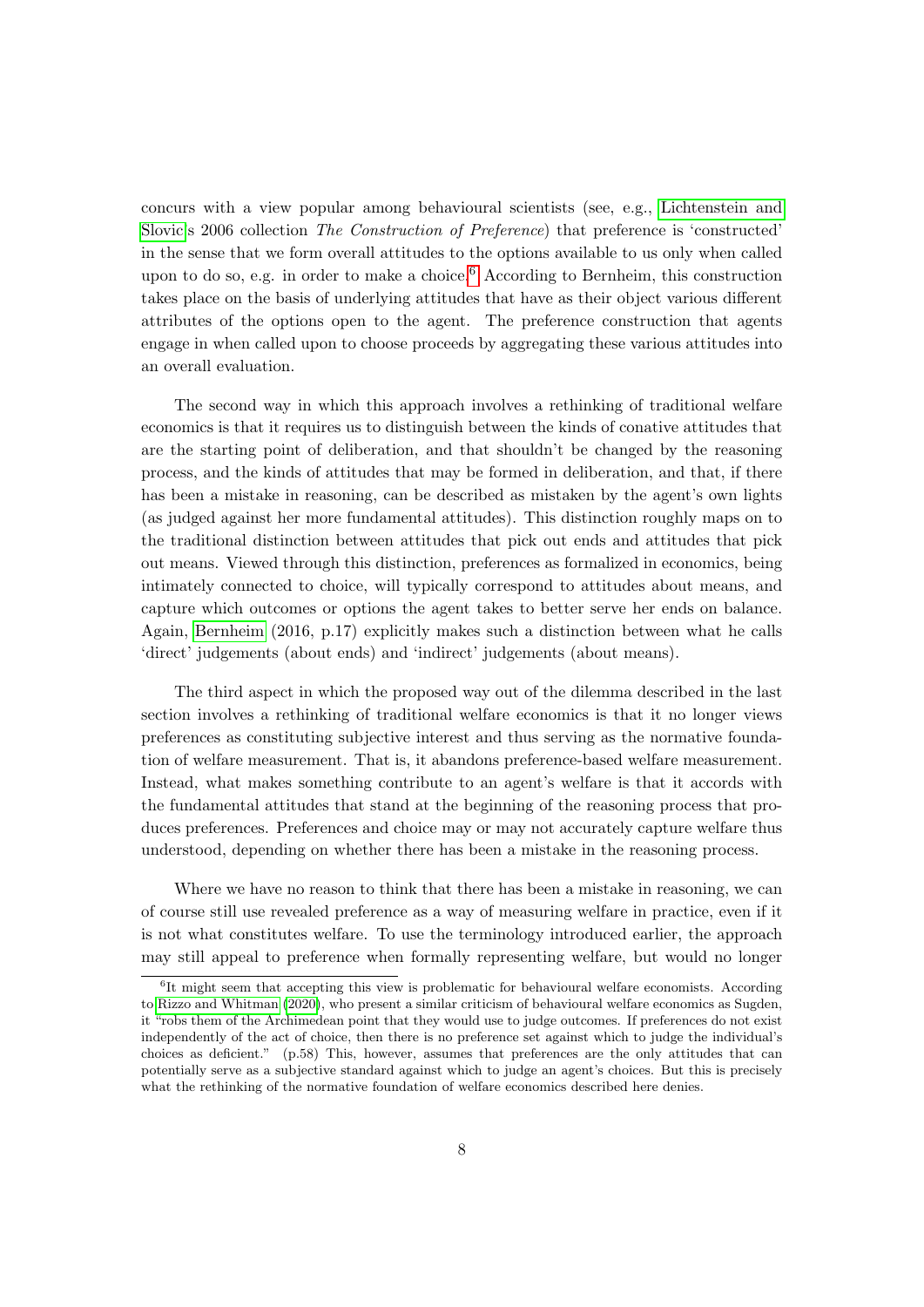be preference-based normatively. At the same time, this approach does open the door, even for those with generally anti-paternalist inclinations, to no longer defer to revealed preference in cases where we have both good evidence that there has been a mistake in reasoning, and we know how to correct it, and to instead defer to the preferences the agent ideally would have formed on the basis of her ends. This amounts to condoning what is sometimes called 'mere' means paternalism, that is, paternalism that helps agents achieve their subjective ends, in situations where they are likely to choose the wrong means to their ends.

Again, Bernheim (2016) implicitly abandons preference-based welfare measurement in this way when he uses the distinction between direct and indirect judgements to justify the first step of his framework, which allows us to throw some choice data out as clearly based on a mistake. He proposes two criteria for classifying a choice as a mistake. First, it must arise from what he calls 'characterization failure', whereby a choice is "predicated on a characterization of the available options and the outcomes they imply that is inconsistent with the information available to the decision maker" (p.48). And secondly, another available option would have been chosen were it not for the characterization failure (so the agent didn't choose the right thing for the wrong reasons). The idea here is that if these conditions are fulfilled, we can infer that the agent made a mistaken judgement about the best means to her ends. And, if it is only direct judgements – the judgements about ultimate ends that stand at the beginning of deliberation – that the welfare economist ought to be deferential to, mistaken judgements about mere means may in principle be overridden and in any case do not track welfare.

Importantly, what can't be maintained, if we want to avoid the dilemma described in the last section, is that welfare measurement is preference-based. If, as the authors of the New Consensus want to allow for, an agent's actual preferences are sometimes mistaken while some other hypothetical preferences are correct, they must be mistaken or correct by some standard other than the agent's actual preferences. To satisfy the antipaternalist ideal, this must be a subjective standard nevertheless, some set of conative attitudes of the agent's other than preference, which preferences are ideally correctly responsive to. If I have formed mistaken preferences, I have to go back to this standard, and reconstruct what preferences would result from an ideal reasoning process based on these more fundamental attitudes, rather than the ones I actually formed based on mistaken reasoning. If we were, instead, to insist on preference-based welfare measurement, the New Consensus can be dismissed fairly quickly on the basis of the dilemma described in the last section: The notion that we have latent integrated preferences as actual mental states is psychologically implausible, and merely hypothetical preferences can't be shown to have the right connection to our actual subjective interests while holding on to a preferencebased account of subjective interest.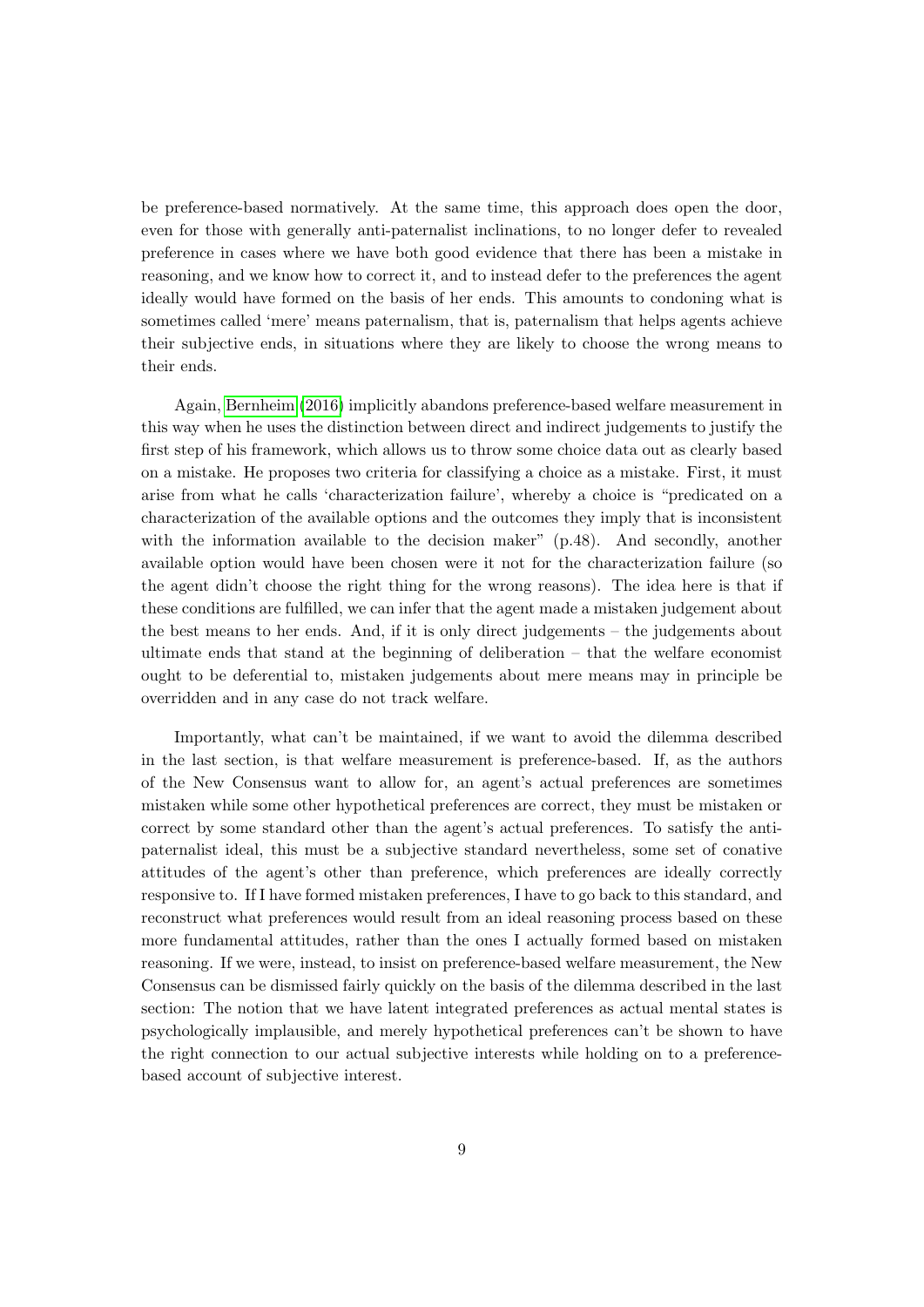What the rethinking of the normative foundations of welfare economics described in this section amounts to is that we shouldn't take preference, but rather the underlying attitudes to the various attributes of the options on offer, and more specifically the 'direct' ones, to define an agent's subjective interests. They thus serve as the normative foundation of welfare measurement within the anti-paternalist ideal. Call these attitudes the agent's direct desires: Welfare is improved when an agent is given an option that is all-things-considered better at satisfying the agent's direct desires, whether the agent has actually formed an all-things-considered evaluation that aggregates these desires or not. In the following, I will refer to this alternative implementation of the anti-paternalist ideal in welfare measurement as 'desire-based'. Note that, by engaging with the question of whether there is a latent reasoning process that would produce integrated preferences, Sugden appears to be entertaining the possibility of giving up preference-based welfare measurement in this way.

#### 5 The Case Against the New Consensus

Even if they might accept a desire-based account of what constitutes subjective interest, the authors of the New Consensus still appeal to a notion of integrated latent preference as a measure of welfare. To keep their anti-paternalist credentials within the framework just developed, they need to show that there is an ideal reasoning process that would lead any agent exhibiting anomalous behaviour from their current subjective ends to integrated preferences. We can understand part of Sugden's remarks on the failure of the model of the 'inner rational agent', on the one hand, and his discussion of the choices of SuperReasoner, on the other hand, to be an empirical and a normative criticism of this idea, respectively. In discussing his arguments, I will focus here on those authors of the New Consensus who appeal to a *complete* latent preference relation, and leave discussion of Bernheim and Rangel's approach to the next section.

The case of context-dependent consumer choice serves as a useful illustration for both of Sugden's lines of argument. Those in the New Consensus advocating means paternalist measures often focus on cases where consumer choice is influenced by seemingly irrelevant contextual factors, such as where on the supermarket shelf an item is located – in the case discussed at length by Sunstein and Thaler, consumers are more likely to pick an option that is situated at eye level – or whether the consumer is feeling hungry at the time of choice (even though choosing for a future time) – consumers are more likely to choose a nutritionally richer option when choosing while hungry (see Read and van Leeuwen (1998)). Sugden argues that such context-dependence is best explained by the psychology of attention: The change in context focuses our attention on some features of the options at the expense of others, leading us to give greater weight to them when making our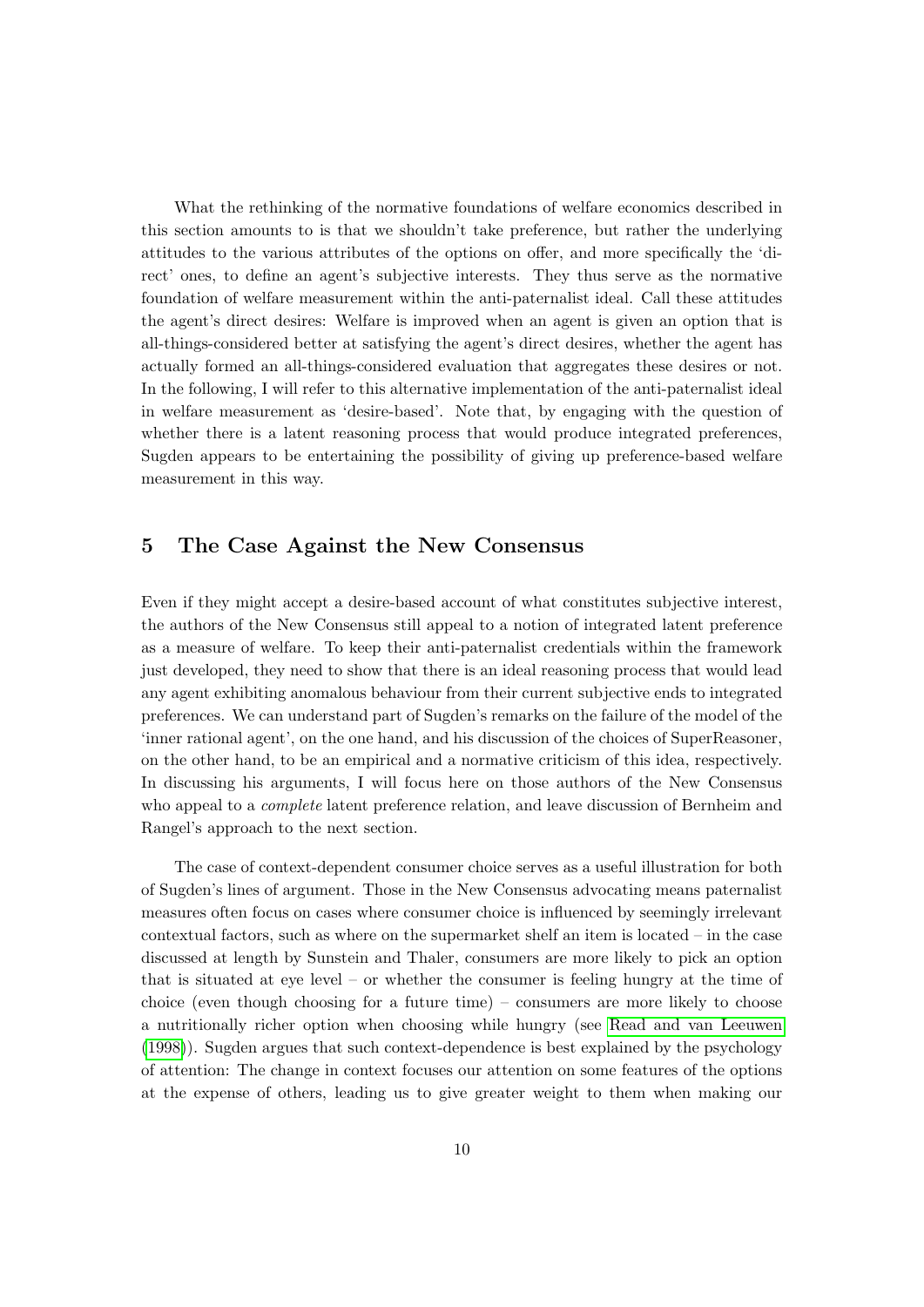ultimate decision (pp.68-69).

Choice in these cases is inconsistent and thus does not reveal integrated preferences. But those advocating for the New Consensus need to nevertheless think that we can ascribe integrated latent preferences to the agents in these scenarios, in relation to which at least one of the set of inconsistent choices will have been counter-preferential. But this, Sugden argues, we cannot do, even within the desire-based framework I have outlined. His empirical criticism starts with a view of the 'inner rational agent' that does not assume her to actually have integrated preferences, and is thus at least prima facie more plausible: We can think of her as having an 'assumed capacity' (p.65) for exhibiting integrated preferences, but the reasoning process that would result in these integrated preferences remains latent as it is intercepted by some cognitive bias. Sugden argues this claim, too, however, is psychologically unrealistic (pp.67-72). The argument is, roughly, that even behaviour that reveals integrated preferences is in need of psychological explanation. And when we look at our best psychological theories, the assumed capacity to form integrated preferences plays no non-redundant explanatory role. The psychology of attention, for instance, explains each of a set of inconsistent choices in the same way, and thus accords no role to such a capacity.

Turning to the normative criticism, Sugden also questions in principle why even a perfectly rational agent, such as SuperReasoner, would need to display context-independent preferences. Sugden appears to give two main justifications for this idea. For one, he takes the psychology of attention that explains context-dependence to be driven by 'feelings' which he effectively treats as arational. These feelings would thus be shared by SuperReasoner and her ordinary human counterpart, and so the process leading to contextdependence is a dynamic SuperReasoner would also be subject to (pp.73-74).

Secondly, Sugden claims that context-dependence often occurs in contexts where agents face a multi-attribute decision problem, requiring agents to trade off several different features they might care about in their options, e.g., taste, healthiness, and cost. Note that, by appealing to a process of preference formation on the basis of underlying direct desires regarding attributes of the options on offer, Sugden here explicitly echoes the desire-based approach as outlined in the previous section. What produces contextdependence, within this picture, is that insofar as our attitudes to those different features of the options are concerned, it may be simply indeterminate which of a number of options an agent ought to choose. In that case, different ways of resolving the indeterminacy may be rationally permissible. Call this the thesis of *non-uniqueness* of rational preference, as the agent's underlying desires do not uniquely determine a rational integrated preference relation. It might seem to follow from the non-uniqueness of rational preference that there is also nothing rationally problematic about context-dependent preference, that is, about effectively letting context decide how to resolve the indeterminacy (pp.74-75).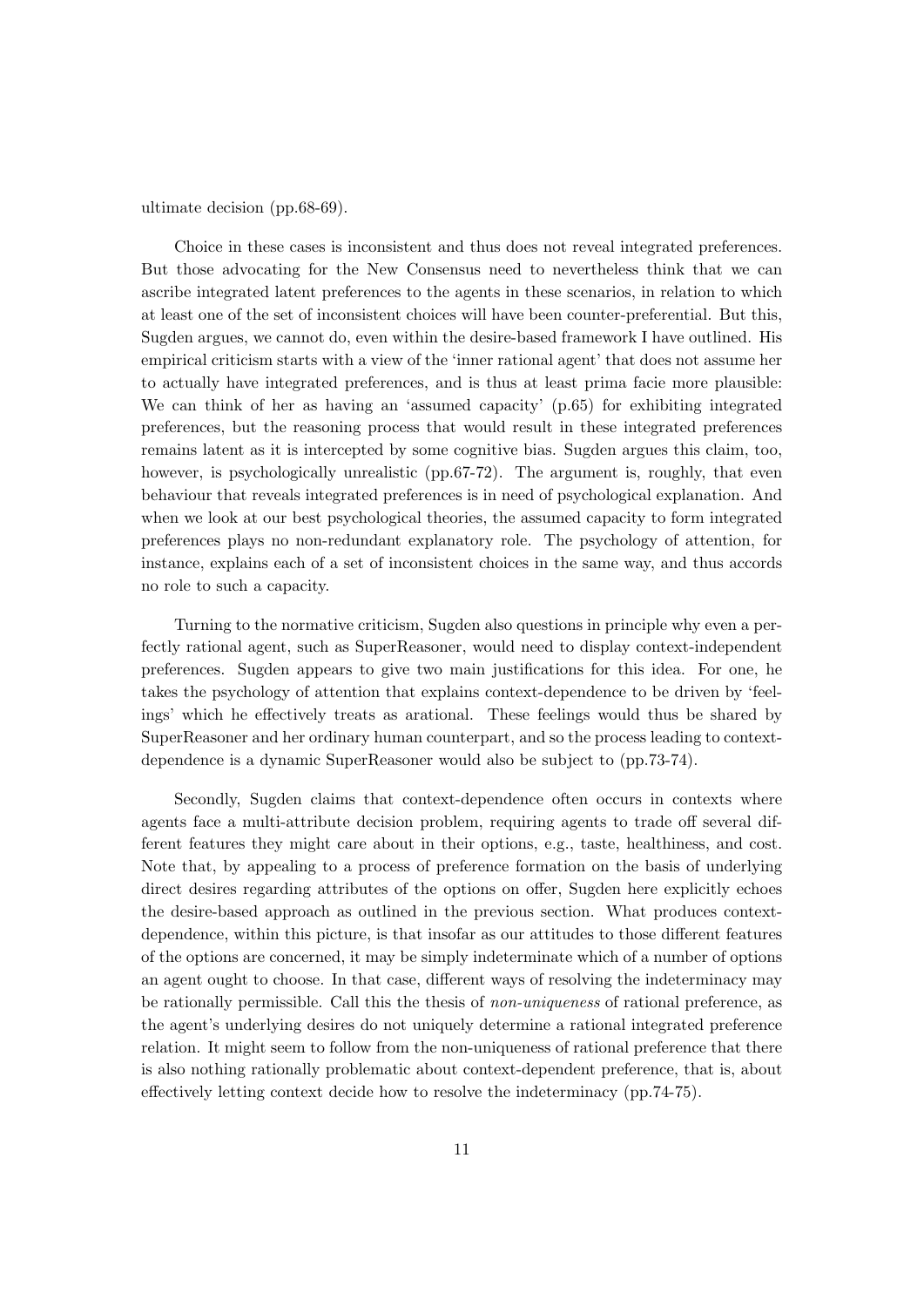I take the non-uniqueness thesis about rational preference to be highly plausible, given the multitude and vagueness of the desires relevant to many of the decision problems we face. However, it doesn't in fact follow from the non-uniqueness thesis that contextdependence of preference is rationally permissible. It might be, for instance, that while different ways of resolving indeterminacy are rationally permissible, rational agents should settle – arbitrarily – on one way of resolving the indeterminacy and then stick to it, in this way effectively displaying integrated preferences in their choices despite non-uniqueness. Pragmatic arguments grounded in the possibility of being exploited and making a sure loss unless one displays integrated preferences might establish a rational requirement to in this way display integrated preferences in one's choices despite non-uniqueness.<sup>7</sup>

If one is persuaded by such pragmatic arguments, one might thus question Sugden's claim that SuperReasoner, being perfectly rational, would display context-dependent preferences. However, as Sugden also notes in discussing a similar rejoinder (pp.75-77), this does not actually help the New Consensus. For one, if the integrated preference relation SuperReasoner would settle on is truly arbitrary, then the welfare economist presumably can't determinately reconstruct SuperReasoner's preferences, and the New Consensus approach would be unworkable in practice. Moreover, even if we could determine which integrated preference relation SuperReasoner would arbitrarily settle on to resolve an indeterminacy, this does not resolve the indeterminacy for the actual human agent: Her subjective interests are not precise enough to be fully and accurately represented by a unique integrated preference relation. By appealing to a unique but arbitrary integrated preference relation as a welfare standard for means paternalist interventions, we may thus be imposing precision where there is none, and end up intervening where what the agent would have chosen herself is not actually against her interests. This does not live up to the anti-paternalist ideal.

### 6 In Defence of the Choice-Theoretic Approach

The case against those approaches within the New Consensus that use a complete integrated preference relation as a formal welfare measure thus appears conclusive: Those approaches can be dismissed fairly quickly if we take them to also be normatively preferencebased, that is, if we take preferences to also constitute subjective interest. And, as the last section showed, these approaches also do not hold up when the anti-paternalist ideal is implemented in a desire-based way. I here want to show, however, that on the desire-based picture, Bernheim and Rangel's choice-theoretic framework in fact comes out as a plausible approach to welfare measurement in line with the anti-paternalist ideal. In particular,

<sup>&</sup>lt;sup>7</sup>See, however, critical discussion of such pragmatic arguments in, e.g. Cubitt and Sugden  $(2001)$ , and, within the desire-based framework sketched here, Thoma (20120).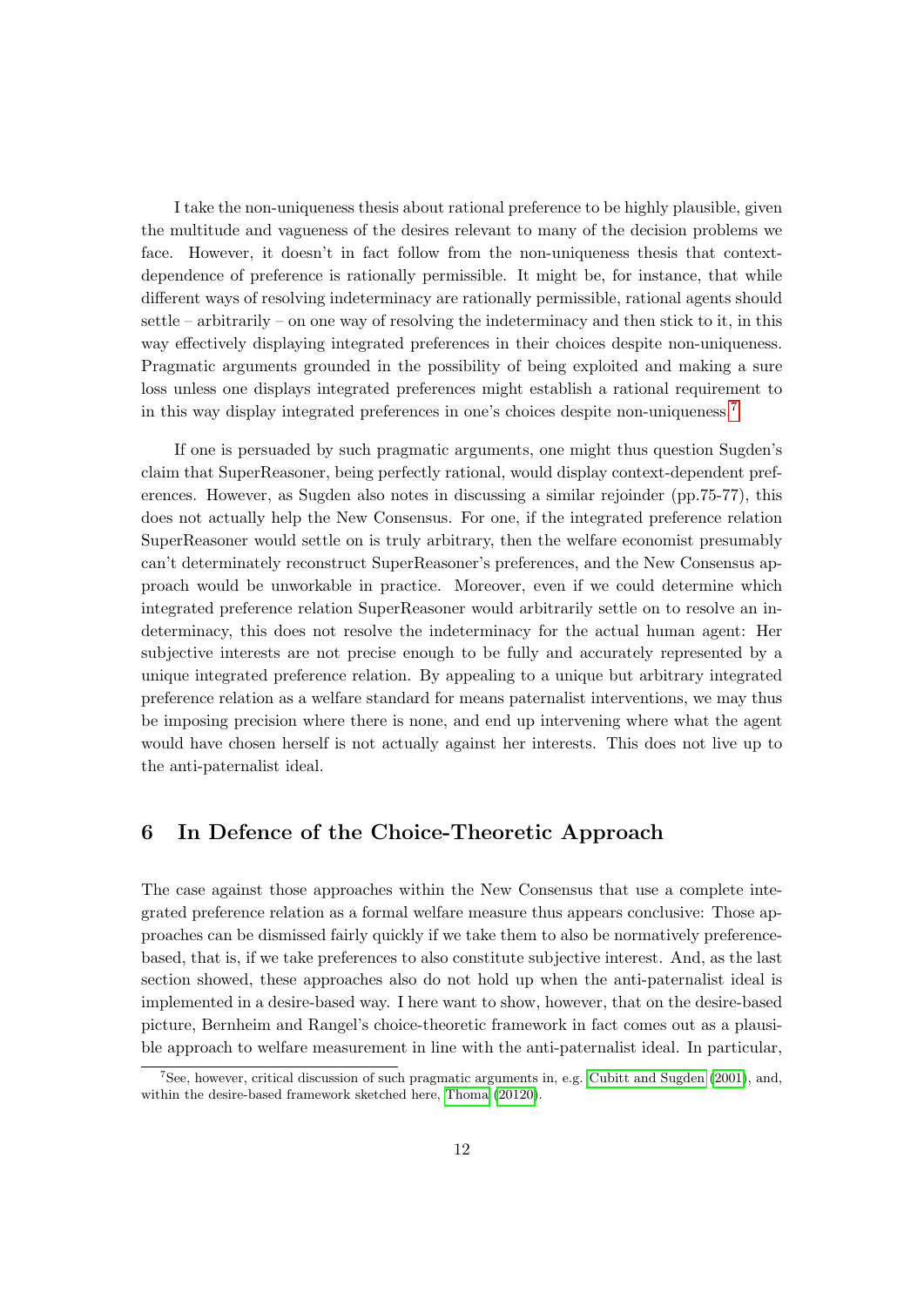the framework withstands the arguments discussed in the previous section, given the way it accommodates context-dependent choice.

As mentioned above, Sugden interprets Bernheim and Rangel's use of 'unambiguous choice' as a welfare criterion as an appeal to a notion of latent preference that, while being incomplete, is otherwise integrated and plays a role similar to the latent preferences featuring in the other approaches of the New Consensus. I take Sugden's key challenge to be this: If choice is context-dependent, why should our welfare measure be context-independent? This challenge is indeed compelling if we interpret Bernheim and Rangel's approach as preference-based in the following way: We judge an agent to 'truly prefer' something only if she unambiguously chooses it. We then take the resulting coherent but incomplete 'true' preference relation to define the agent's subjective interests. For this to be a plausible approach, we would need to somehow explain why context-independent choices are taken to reveal true preference and thus to be welfare-relevant, whereas context-dependent ones are not. Here it seems the response would need to invoke some form of Sugden's 'inner rational agent': Only the context-independent choices are a true expression of rational agency. And then Sugden's previously discussed empirical and normative criticisms of the New Consensus become relevant again.

But, as we have seen in Section  $\frac{1}{4}$  Bernheim's (2016) more recent interpretation of the framework is not preference-based, but in line with the desire-based account I presented there. And Sugden's challenge can be answered if we adopt a desire-based view of what constitutes subjective interest and thus the foundation of anti-paternalist welfare measurement – which, as we have seen, is a possibility Sugden himself entertains in his discussion of the New Consensus. In fact, this interpretation neatly accommodates Sugden's own analysis of context-dependent choice.

On the desire-based account, we can interpret Bernheim and Rangel's choice-theoretic framework as follows: Generally speaking, unless we have clear evidence of a mistake due to characterization failure, actual choice is a good guide to what serves an agent's direct desires best all-things-considered. And so we should defer to those choices. But what are we to make of context-dependent choice that cannot be explained by characterization failure? Here we should not assume that any of the set of inconsistent choices was mistaken. Rather, we should take each choice to represent a presumptively permissible way of aggregating the agent's direct desires. What inconsistency then reveals is that the underlying direct desires and their respective importance are simply not precise enough to determine one unique preference relation that correctly aggregates them. In such cases, we should conclude that it may be indeterminate which of two options has higher welfare for the agent. This way of accommodating context-dependent choice not only makes use of the non-uniqueness thesis entertained by Sugden himself. It is also consistent with the attention-based psychological explanation Sugden gives for context-dependent choice, as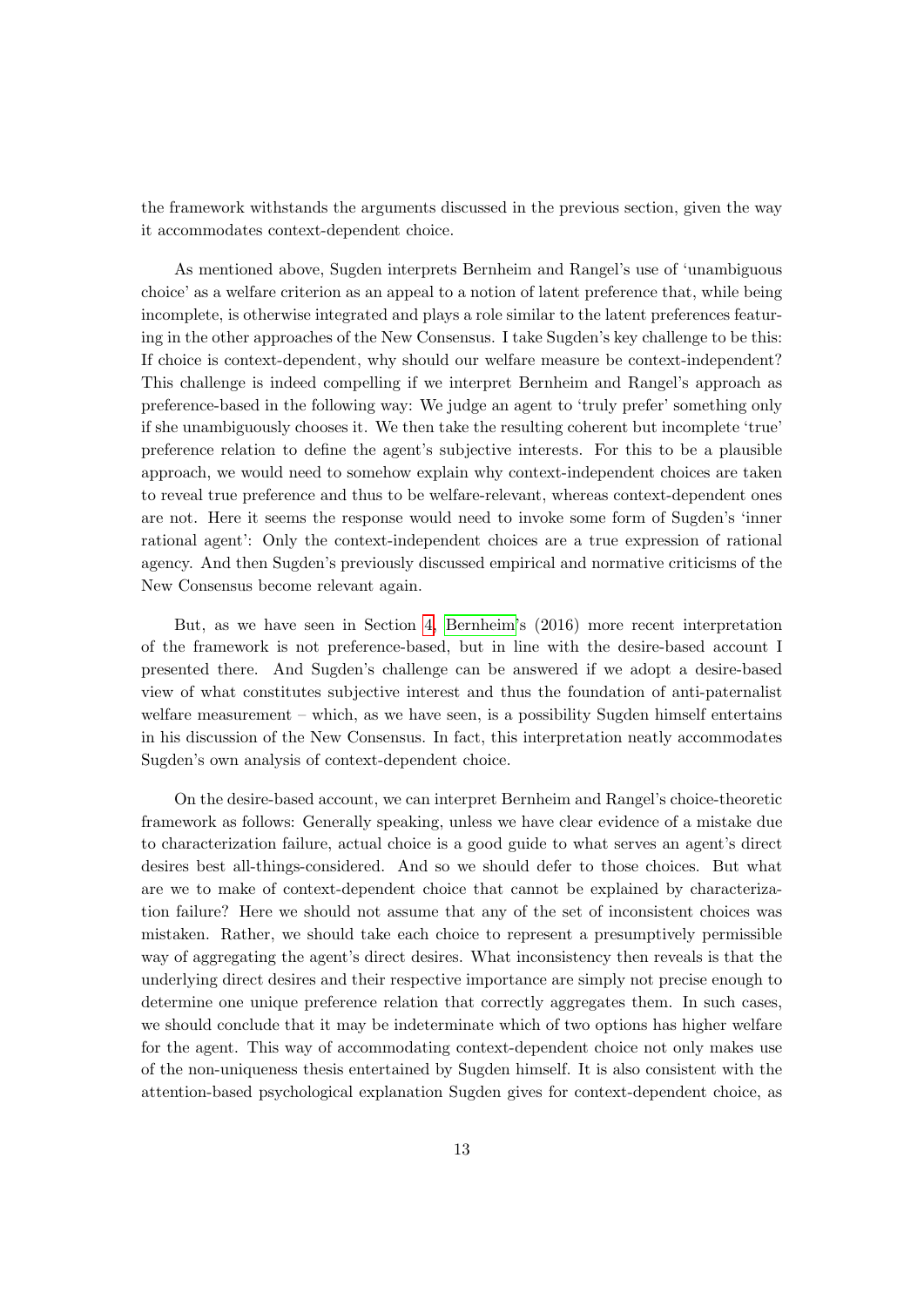context could be what makes agents resolve the indeterminacy in one way rather than another.

What makes unambiguous choice a good welfare criterion, on this interpretation, is that it appears to reveal that an option is unambiguously better than another in terms of the agent's underlying desires. Where choice is inconsistent, however, we simply live with this indeterminacy in welfare. Importantly for us, this interpretation of the account withstands Sugden's critique. First, it does not rely on the idea that agents have integrated latent preferences as actual mental states, or even consistent but incomplete actual preferences: Bernheim (2016) explicitly denies that we should take unambiguous choice to reveal a context-independent 'true' preference (p.20). Even where choice ends up consistent, agents may still be aggregating only on the spot. And secondly, this interpretation also does not presuppose that ideally rational counterparts of actual agents would choose consistently. It may accept that, where there are different equally permissible ways of aggregating underlying direct desires, ideal rationality does not rule out picking one on the basis of arbitrary contextual variation. At the same time, the account is consistent with a view requiring ideally rational agents to choose in a way that reveals integrated preferences, e.g. due to the pragmatic arguments mentioned at the end of the last section. It would merely maintain that, to the extent that the preference relation settled on is arbitrary in light of the vagueness of the underlying desires, it does not reveal determinate welfare rankings for the actual human counterpart. Either way, to explain why unambiguous, context-independent choice reveals determinate welfare rankings, and context-dependent choice does not, we need not appeal to irrationality or defects in preference formation in the latter case. Rather, the difference is explained by what these respective choice patterns reveal about the precision and force of the relevant desires they are based on.

### 7 Conclusion

Traditionally, welfare economists have viewed integrated preferences not only as a formal measure of welfare, but also as the attitudes that constitute subjective interest, and thus serve as the normative foundation of anti-paternalist welfare measurement. I have argued here that if we hold on to this account of subjective interest, the 'New Consensus' in behavioural welfare economics can be dismissed fairly quickly as either based on psychologically unrealistic assumptions or as not sufficiently subjective to live up to the anti-paternalist ideal. I then described a shift in thinking about the normative foundations of anti-paternalist welfare measurement that remains more or less implicit in the behavioural welfare economics literature, to taking underlying, more fundamental desires regarding features of the available options to be the conative attitudes that constitute subjective interest. Much of Sugden's critique of the New Consensus can be viewed within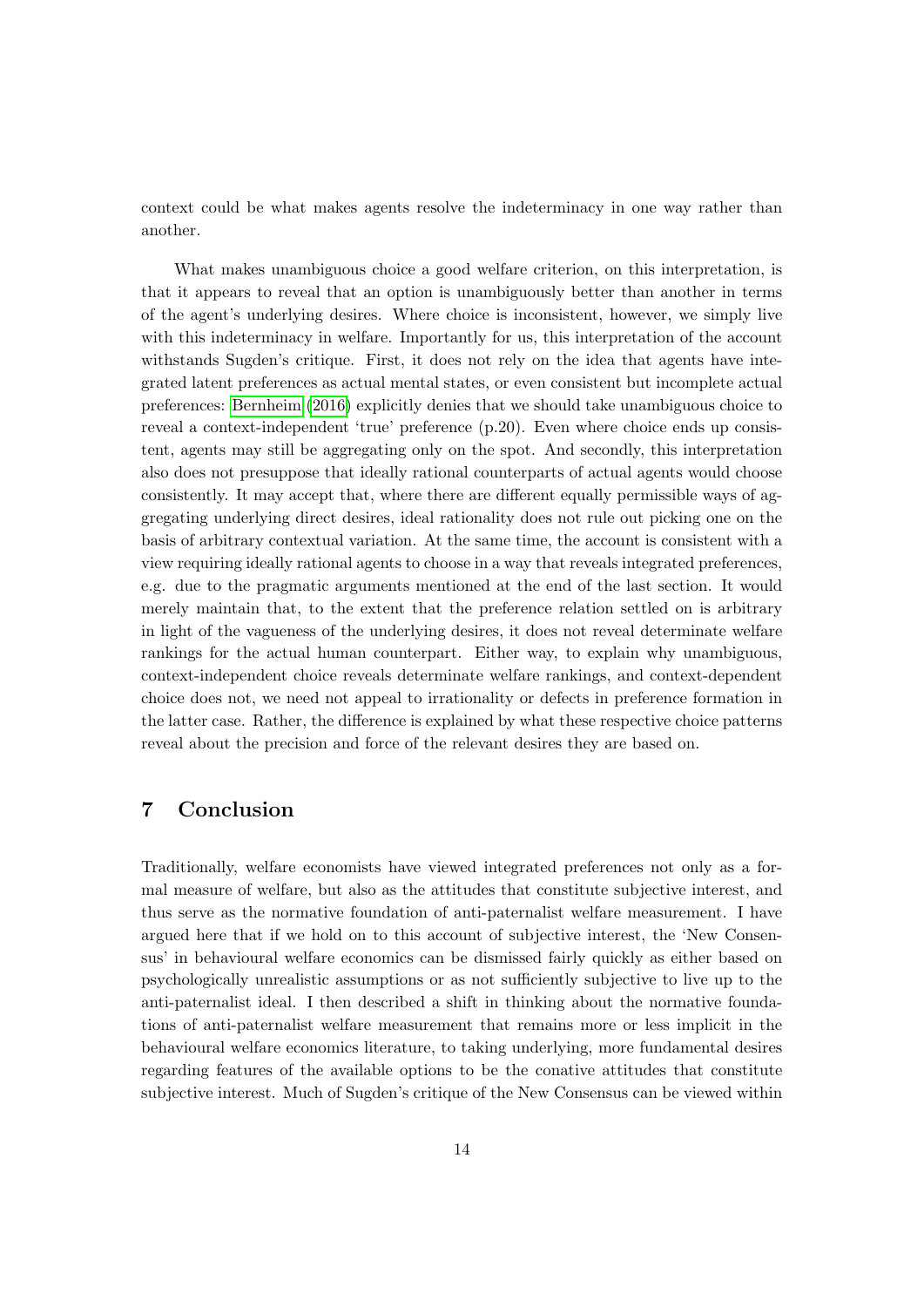this desire-based framework. However, I have argued that Bernheim and Rangel's choicetheoretic approach withstands his arguments if interpreted in a desire-based way. It takes coherent choice to reveal determinate welfare rankings while at the same time accommodating context-dependent choice, all without appealing to a problematic notion of an 'inner rational agent' to explain the difference.

To motivate a radically different welfare measure that gives up on trying to rank options at all, as Sugden's opportunity-based criteria do, Sugden's critique of the New Consensus is thus not sufficient. This is not to say that the approach I have defended here can't be dismissed on another basis. One important worry appears to me to be this: While, in line with the anti-paternalist ideal as I have described it, the desire-based approach identifies a truly subjective basis for welfare measurement, it does condone what we called 'means paternalism'. Intuitively, this might be a less problematic kind of paternalism. But it is a type of paternalism nevertheless. Whether it is acceptable depends on the details of how one justifies the anti-paternalist ideal. Authors of the New Consensus sometimes write as if the deference to choice in the orthodox approach to welfare economics was only ever plausible under the assumption that agents are rational. But on the liberal justifications of the anti-paternalist ideal, at least, it's not entirely clear why that should be so. If we are happy to defer to individuals' judgements even when they are wrong about what is ultimately good for them, why shouldn't we be equally happy to defer to them when it comes to mistaken judgements about the means to fulfilling their ends?

#### Acknowledgments

I thank Robert Sugden and participants at the 2019 Workshop on the Normative Implications of Behavioural Economics at LSE for very helpful discussion.

#### References

- Douglas Bernheim. The good, the bad, and the ugly: A unified approach to behavioural welfare economics. *Journal of Benefit-Cost Analysis*, 7(1):12–68, 2016.
- Douglas Bernheim and Antonio Rangel. Toward choice-theoretic foundations for behavioral welfare economics. *American Economic Review, Papers and Proceedings*, 97:464– 470, 2007.
- Douglas Bernheim and Antonio Rangel. Beyond revealed preference: Choice-theoretic foundations for behavioral welfare economics. *Quarterly Journal of Economics*, 124: 51–104, 2009.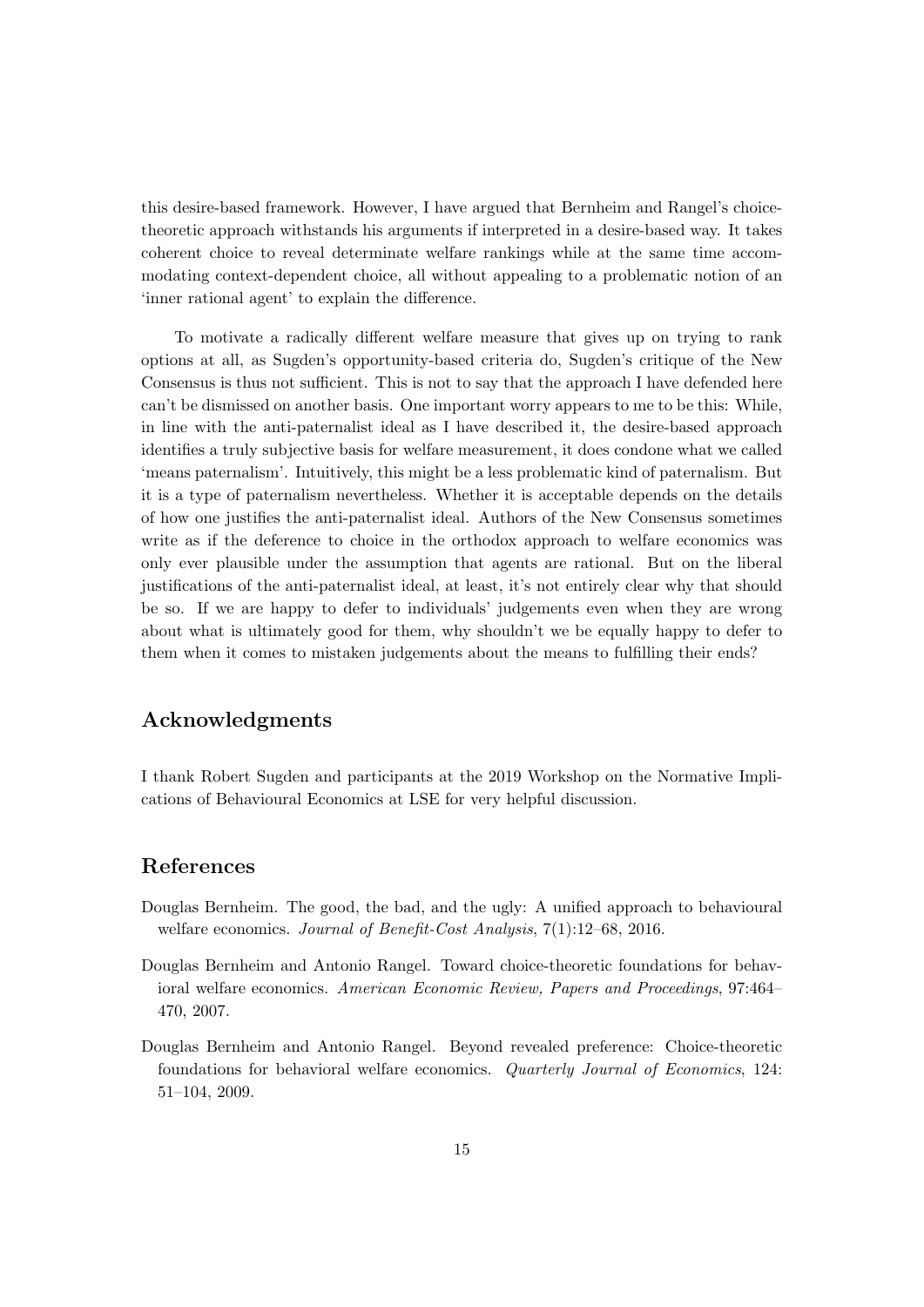- John Bershears, James J. Choi, David Laibson, and Brigitte C. Madrian. How are preferences revealed? *Journal of Public Economics*, 92:1787–1794, 2008.
- Han Bleichrodt, Jose-Luis Pinto-Prades, and Peter Wakker. Making descriptive use of prospect theory to improve the prescriptive use of expected utility theory. *Management Science*, 47:1498–1514, 2001.
- Colin Camerer, Samuel Issacharoff, George Loewenstein, Ted O'Donoghue, and Matthew Rabin. Regulation for conservatives: Behavioral economics and the case for 'asymmetric paternalism'. *University of Pennsylvania Law Review*, 151:1211–1254, 2003.
- Roger Crisp. Well-being. In Edward N. Zalta, editor, *The Stanford Encyclopedia of Philosophy*. Metaphysics Research Lab, Stanford University, https://plato.stanford. edu/archives/fall2017/entries/well-being/, fall 2017 edition, 2017.
- Robin P. Cubitt and Robert Sugden. On money pumps. *Games and Economic Behaviour*, 37(1):121–160s, 2001.
- Daniel Haybron and Anna Alexandrova. Paternalism in economics. In Christian Coons and Michael Weber, editors, *Paternalism: Theory and Practice*, pages 157–177. Cambridge University Press, 2013.
- Gerardo Infante, Guilhem Lecouteux, and Robert Sugden. Preference purification and the inner rational agent: a critique of the conventional wisdom of behavioural welfare economics. *Journal of Economic Methodology*, 23(1):1–25, 2016.
- Botond Köszegi and Matthew Rabin. Mistakes in choice-based welfare analysis. *American Economic Review*, 97(2):477–481, 2007.
- Julian Le Grand and Bill New. *Government Paternalism: Nanny State or Helpful Friend?* Princeton University Press, 2015.
- Sarah Lichtenstein and Paul Slovic, editors. *The Construction of Preference*. Cambridge University Press, 2006.
- Paola Manzini and Marco Mariotti. Categorize then choose: boundedly rational choice and welfare. *Journal of the European Economic Association*, 10(5):1141–1165, 2012.
- Daniel Read and Barbara van Leeuwen. Predicting hunger: The effects of appetite and delay on choice. *Organizational Behavior and Human Decision Processes*, 76:189–205, 1998.
- Mario J. Rizzo and Glen Whitman. *Escaping Paternalism: Rationality, Behavioral Economics, and Public Policy*. Cambridge University Press, 2020.